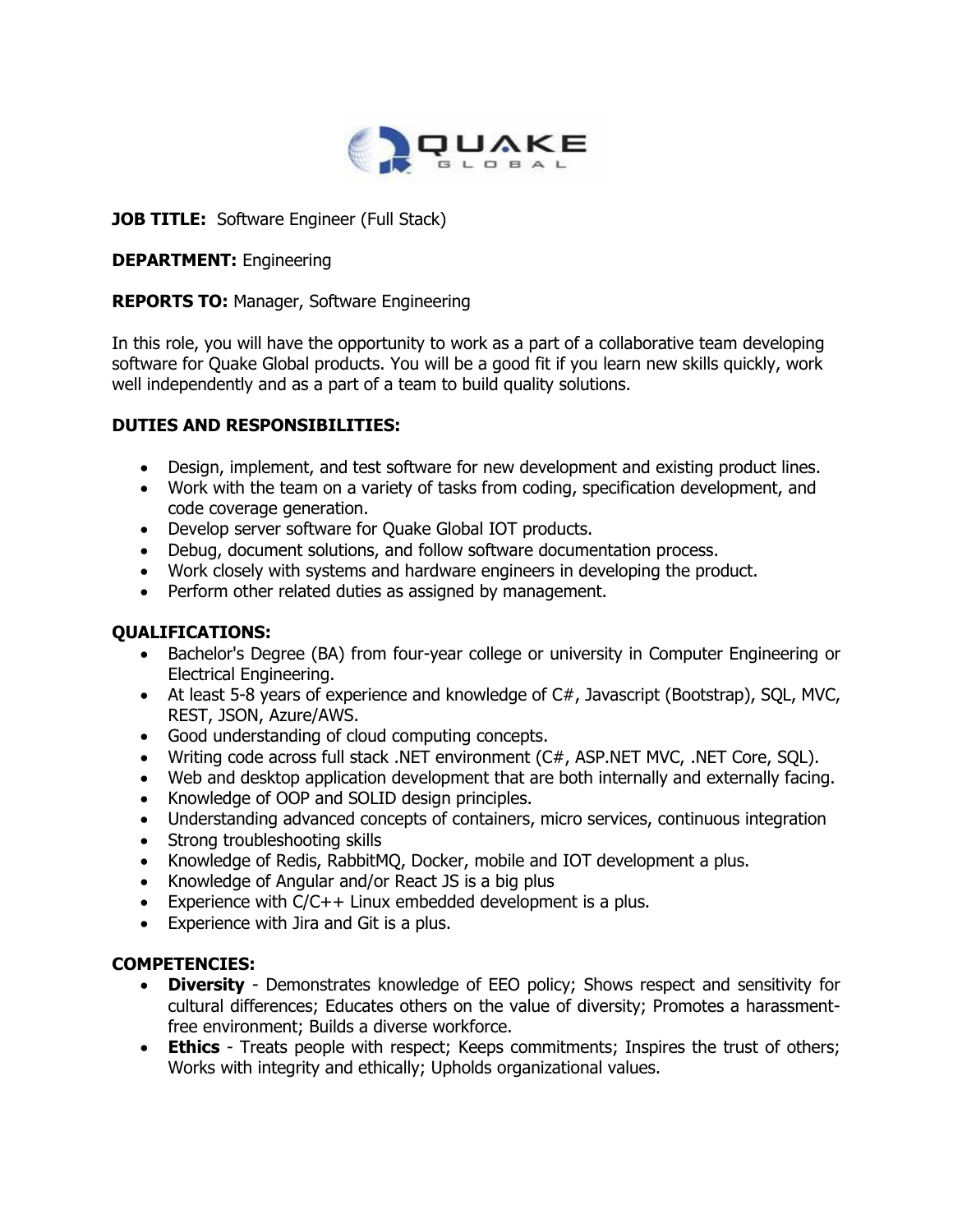- **Adaptability** Adapts to changes in the work environment; Manages competing demands; Changes approach or method to best fit the situation; Able to deal with frequent change, delays, or unexpected events.
- **Analytical** Synthesizes complex or diverse information; Collects and researches data; Uses intuition and experience to complement data; Designs work flows and procedures.
- **Attendance/Punctuality** Is consistently at work and on time; Ensures work responsibilities are covered when absent; Arrives at meetings and appointments on time.
- **Cost Consciousness** Looks for cost savings opportunities; Conserves organizational resources.
- **Dependability** Follows instructions, responds to management direction; Takes responsibility for own actions; Keeps commitments; Completes tasks on time or notifies appropriate person with an alternate plan.
- **Design** Generates creative solutions; Translates concepts and information into images; Uses feedback to modify designs; Applies design principles; Demonstrates attention to detail.
- **Initiative** Undertakes self-development activities; Seeks increased responsibilities; Looks for and takes advantage of opportunities; Asks for and offers help when needed.
- **Interpersonal Skills** Focuses on solving conflict, not blaming; Maintains confidentiality; Listens to others without interrupting; Keeps emotions under control; Remains open to others' ideas and tries new things.
- **Motivation** Sets and achieves challenging goals; Demonstrates persistence and overcomes obstacles; Measures self against standard of excellence; Takes calculated risks to accomplish goals.
- **Oral Communication** Speaks clearly and persuasively in positive or negative situations; Listens and gets clarification; Responds well to questions; Demonstrates group presentation skills; Participates in meetings.
- **Organizational Support** Follows policies and procedures; Completes administrative tasks correctly and on time; Supports organization's goals and values; Benefits organization through outside activities; Supports affirmative action and respects diversity.
- **Planning/Organizing** Prioritizes and plans work activities; Uses time efficiently; Plans for additional resources; Sets goals and objectives.
- **Problem Solving** Identifies and resolves problems in a timely manner; Gathers and analyzes information skillfully; Develops alternative solutions; Works well in group problem solving situations; Uses reason even when dealing with emotional topics.
- **Professionalism** Approaches others in a tactful manner; Reacts well under pressure; Treats others with respect and consideration regardless of their status or position; Accepts responsibility for own actions; Follows through on commitments.
- **Quality** Demonstrates accuracy and thoroughness; Looks for ways to improve and promote quality; Applies feedback to improve performance; Monitors own work to ensure quality.
- **Safety and Security** Observes safety and security procedures; Determines appropriate action beyond guidelines; Reports potentially unsafe conditions; Uses equipment and materials properly.
- **Teamwork** Balances team and individual responsibilities; Exhibits objectivity and openness to others' views; Gives and welcomes feedback; Contributes to building a positive team spirit; Puts success of team above own interests; Able to build morale and group commitments to goals and objectives; Supports everyone's efforts to succeed.